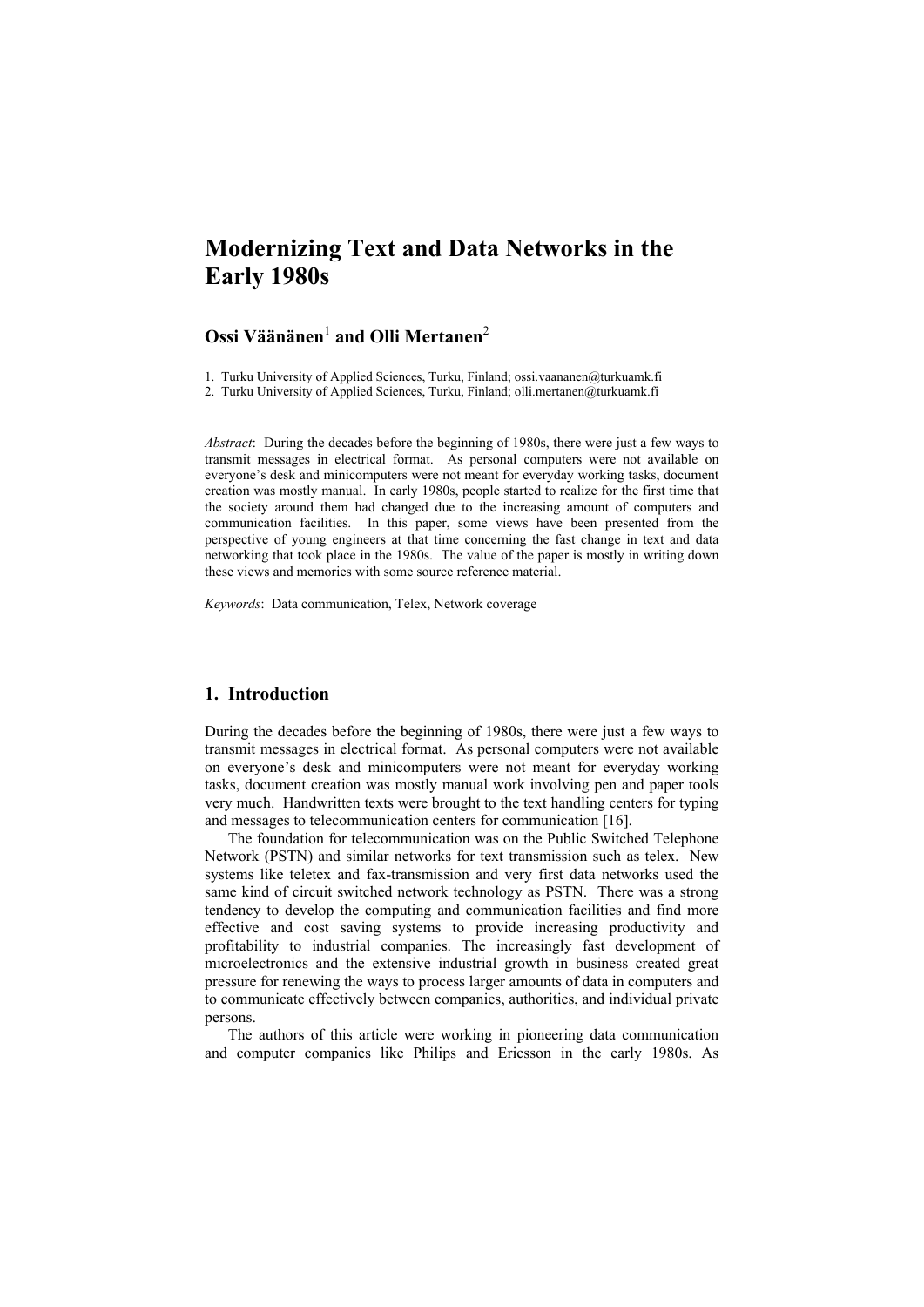information flow was manageable in those days, it was somewhat easy to follow the cutting edge of technological innovation and reach a substantial awareness of the current technological structures. Computer and communication branch was easily at hand and you could make acquaintance with nearly everybody who was holding remarkable positions in at least local market place.

M.Sc. Ossi Väänänen is currently a research project manager and senior lecturer in Turku University of Applied Sciences. He is preparing his dissertation work on wireless learning environments. Dr. Tech. Olli Mertanen is currently working as vice rector in Turku University of Applied Sciences and is among the main drivers in many implementations of current and past day technologies.

## **2. Background**

At the end of the 1960s and during the 1970s most of the communication happened in analogue networks; computers were just taking first steps towards mass handling of data and communication with each other. Anyway, there were remarkable developments done in communication environments as the coverage of PSTN and telex for text messaging were quite extensive in developed countries like Finland [8].

The usage of transistors and other electronic microcircuits was increasing in the 1960s but took more speed in the 1970s towards the 1980s. The fast development of microelectronics gave an irreplaceable present to the rest of the computer and communication industry; microprocessors. With the processors, the development of distributed multiprocessor systems started, and nothing could hinder the designing of complicated computer and communication systems. Microprocessors paved also the way towards personal computing [12].

## **3. The Technology of the Text Messaging**

Most of the first text messaging networks were PSTN like transmission networks. The communicating parties were tied together either by having a permanent line or by switched circuit between them. Permanent circuitry was expensive and they only used them by large authority organizations or big industrial companies, but the switched network technology made the communication cheaper and available to all relevant business customers.

Telex network was a fruit of old traditional type of telecom infrastructure, fulfilling the basic text communication needs, though. Telex addressing was based on the telephone number type of addresses to customers individually. Despite of the limiting character set they offered an officially accepted trustworthy way to transmit short messages between organizations.

The transmission endpoints were distant typewriters communicating with each other on the separate network. In the early 1980s, these teletype writers using paper tape punchers and readers were already quite old-fashioned tools. The new versions of the machines had gradually started to get small displays, memory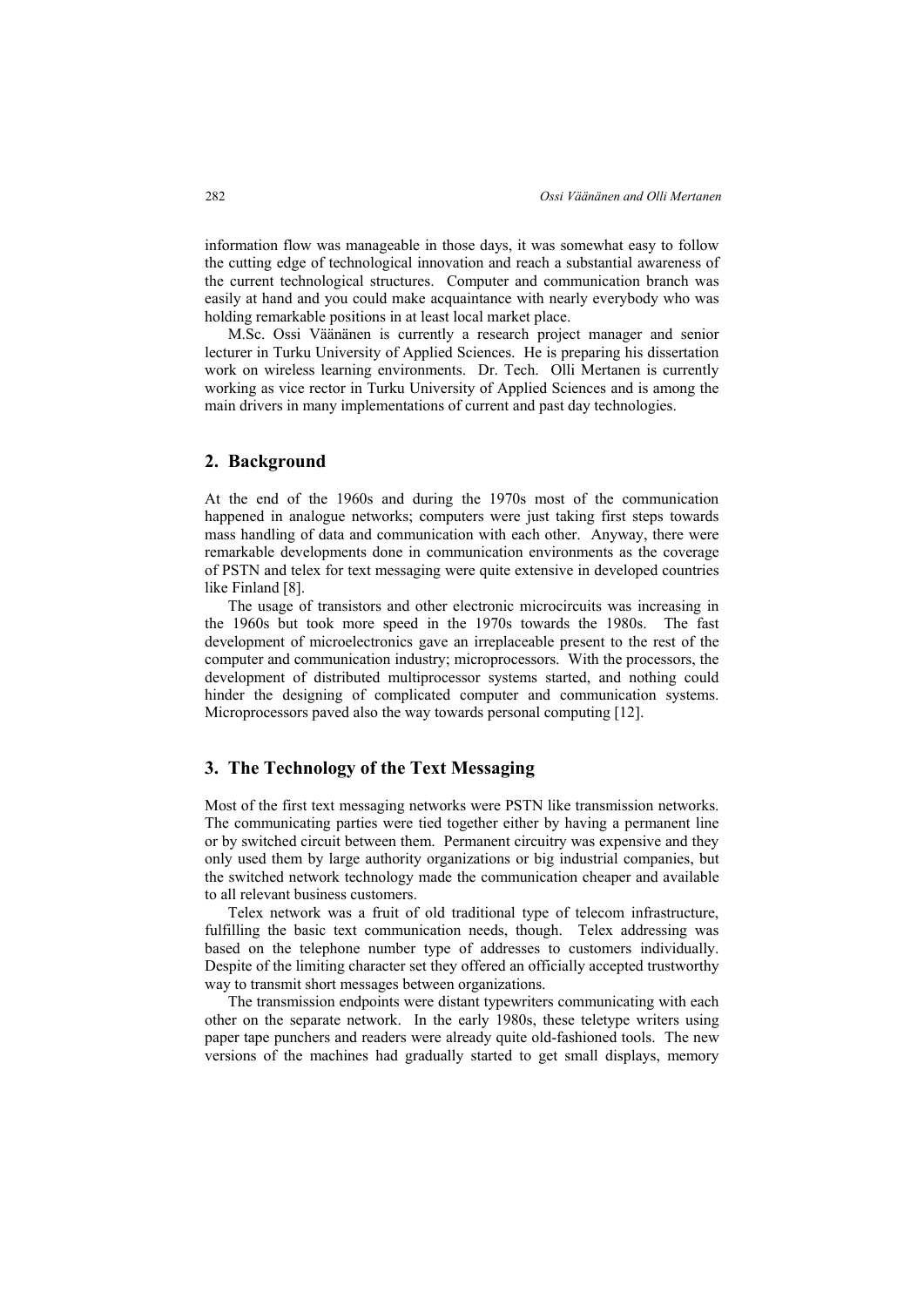facilities, and floppy disk stations thanks to first microprocessors. They coded the small character set with 5 bits allowing about sixty different characters, which was a limiting experience even at that time. Furthermore, a relatively large amount of personnel was part of telex centers to type and print out telex messages manually. In larger organizations there were several (even twenty to thirty) separate telex lines and machines to take care of the increasing communication need. In 1985, there was still something like 1.5 million telex terminals world wide of which around 7000 were in Finland [15].

Personal data communication was in its infancy. They used PSTN for some individual needs with analogue modems providing slow communication links to central office computer centers and banking services. Both personal computers and the slow communication lines were extremely expensive to use at usual homes.

## **4. The Technology of the Data Networking**

The data networking first began with some add-on technologies applied on the top of the PSTN network. Modems were particularly popular providing first slow communication links between central computers. On the other hand, they used the modem lines as part of the computerized system architectures like IBM´s SNA and Digital's Decnet. Data terminal concentrators connected remotely to mainframe computers via the modem lines.

The first attempts to communicate electronically between organizations began. Organizations had an urgent need to exchange bigger amounts of data between them and they searched with compulsion for automated methods to accomplish this task. The transferable data was punched to a paper tape at the sending computer centre and then transmitted via the telex network. The receiving data centre punched the resulting paper tape with a telex machine and inserted then the data to their computer. Thus, telex was probably the first solution for Electronic Data Exchange between organizations [1]. Of course, for years they had to use additional manual methods in the form of punched cards and card readers and manual posting of the tapes to the other end.

In the Nordic countries, they launched the first common Nordic Data Network at the beginning of 1980s and in 1981 in Finland. The network consisted of a circuit switched (datex) and packet switched (datapak) data communication service. Telecom operators were independently running the network and it was seen as a datacom "cloud" by the customers. For the first time the customers did not know how things worked inside the cloud. Terminal connected to channel unit or concentrator and reached the central computer by using multiplexed communication channels. On the edge, the user terminals had a standardized network interface and they used network terminals to connect them physically.

This was one of the first times to enjoy the fruits of standardization in data communication. However, it caused the customers some headache because they did not allow outsiders to carry their critical secret data. The 1970s was also the time where we saw the start of large standardization efforts of ISDN, which lasted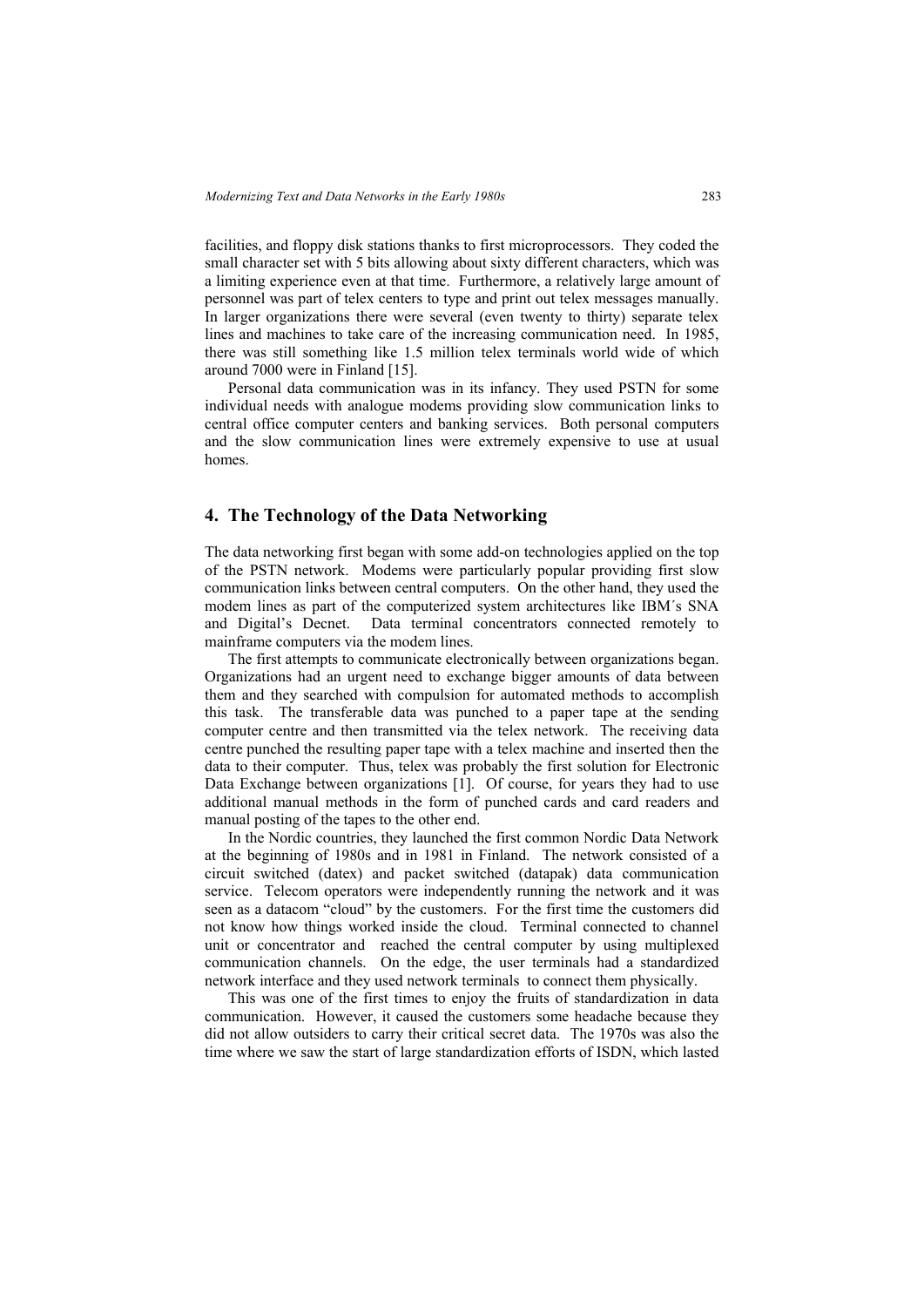longer than anybody expected and which did not reach its maturity until the 1990s [3,4,5].

## **5. Industry Applications as Driving Forces**

The clear driving force and enabler of the innovations was the development of microelectronics. The use of microprocessors first occurred as individual small computers; however, soon an internal communication bus between different units tied them together. Multiprocessor systems were born. The architecture was clever because each processor unit could be dedicated to do its own specialized task and each was communicating with other unit when necessary internally via the system bus [13].

The new technology allowed for bigger and more challenging system designs for the new architecture. For example, an idea of removing bottlenecks in telex centers with huge amount of manual machines came about; multiprocessor equipment with several telex lines and many attached workstations was created. Thus, one multiprocessor switch could handle centrally the traffic of many old fashioned terminals. Messages were stored on system hard disk units. Core system units like memories and other critical units were duplicated in the new system architecture for reliability. Fewer people could take over the communication administration. The system sales strategies were also changed. Modern cost calculation methods and models helped the sales and extensive public marketing with leaflets and newspaper announcements were used to soften the customer companies [14].

The telecommunication operators were offering new data networking services with enthusiasm. They offered customers both circuit or packet switched services and they used the communication mainly to connect remote terminal and concentrators to the central mainframes. As the communication industry developed and the multiprocessor technology proceeded the vendors came up with wide area privately owned telecommunication system solutions. This alternative consisted of privately owned datacom nodes or switches using operator lines between them with no other services. The investment was profitable to many big companies at that time as the communication costs were high in comparison to turnovers and amount of transferred data.

Besides the wide area communication, local area communication was reaching its revolutionary breaking point. Local area networks (LANs) were born. LANs were based on the idea of providing a faster communication channel from personal computers to mainframe computers at the premises and they gave access to shared resources like communication lines, memories, and printers. Some competing solutions and operating systems were built providing a variety of features for computing and networking. The main solutions were Ethernet and Token ring networks with some minor alternatives.

Forerunners in computing and communication were the big international vendor companies like IBM, Digital, Honeywell and Philips and the main industrial customers from branches like banking, forestry, and metallurgy. These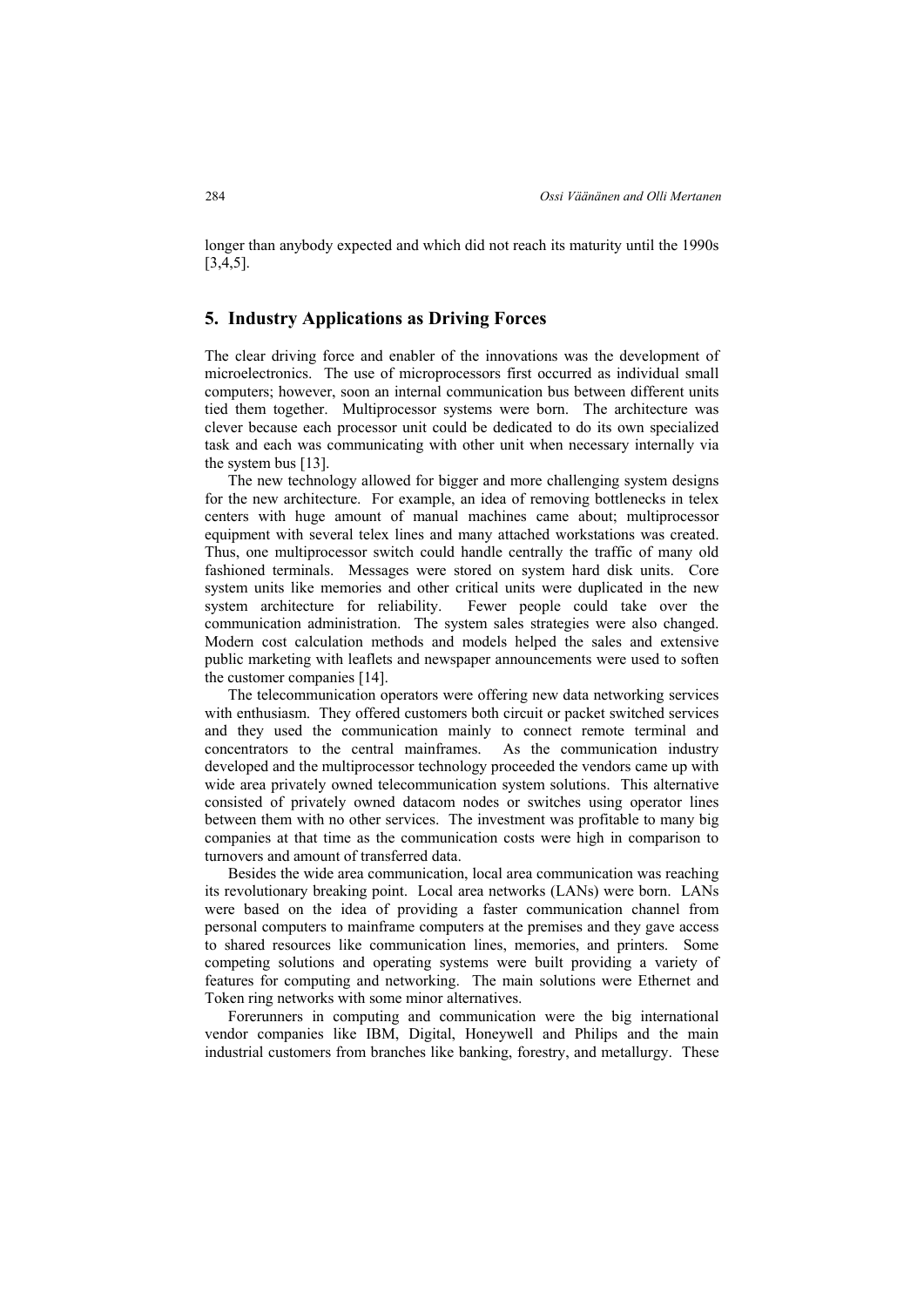companies implemented substantial amounts of computers terminals and communication lines. For the first time, daily business operations moved over to computer-based systems. They handled documents and data in electrical format, saved them to computer memories and made rapid transactions between organizations possible. Some people talked even about paperless office.

Banks were acting as drivers in many technological areas. The bank systems involved the biggest computer centers; they were using substantial amounts of computer terminals at large central sites. Soon the demand for increasing distribution of data handling to small office branches required new means for data communication between central computers and terminal systems. Networking the branches was quite a challenge. Although the branches were small, they were technologically complex; devices as automatic teller machines used diverse networking protocols.

Circuit switched technology provided first means to connect remote terminals and computers together. As all permanent circuits and systems provided also a permanent cost, they made the first attempts to use packet switched systems. The idea was that while being able to share effectively the communication lines by high amount of users, organizations could save a lot of money. The data was packaged in standardized form such as X.25 and was transmitted to the destinations based on the individual packet addresses. The strange idea of forcing different users' data to the very same communication line at the same time was thus implemented. Furthermore, other vendor specific protocols for application specific mainframes and new LAN protocols were increasing the complexity [9].

High demands and expectations were directed towards the new system designs for banking and other industry branches. As technology was new, many problems in product development arose. Particularly the complicated multiprocessor system software with all its different modules created huge challenges for engineering skills and the time schedules for product delivery. Key customers bought many innovations nearly before the systems software designers and production personnel had heard about them. In fact, many designs were buried before they were really born at all.

Any the zeal to make use to new innovations was increasing rapidly and the ways to shape organizations and ways of working were changing accordingly [10]. Telefax and electronic mail were known also in early 1980s and soon databases and teletext appeared. Fax is a form of transmitting images via the telephone network; electronic mail is based on storing and transmitting messages to offline users. Teletext was one-way communication media used together with TV-broadcasting where the page-formatted information was retrieved from supplementary equipment integrated to a TV-set. One of the next waves was the videotex in which the text information was refined with some graphics. Some companies tried their first e-business and news distribution with videotex services on telephone and TV networks but many of them did not live for very long.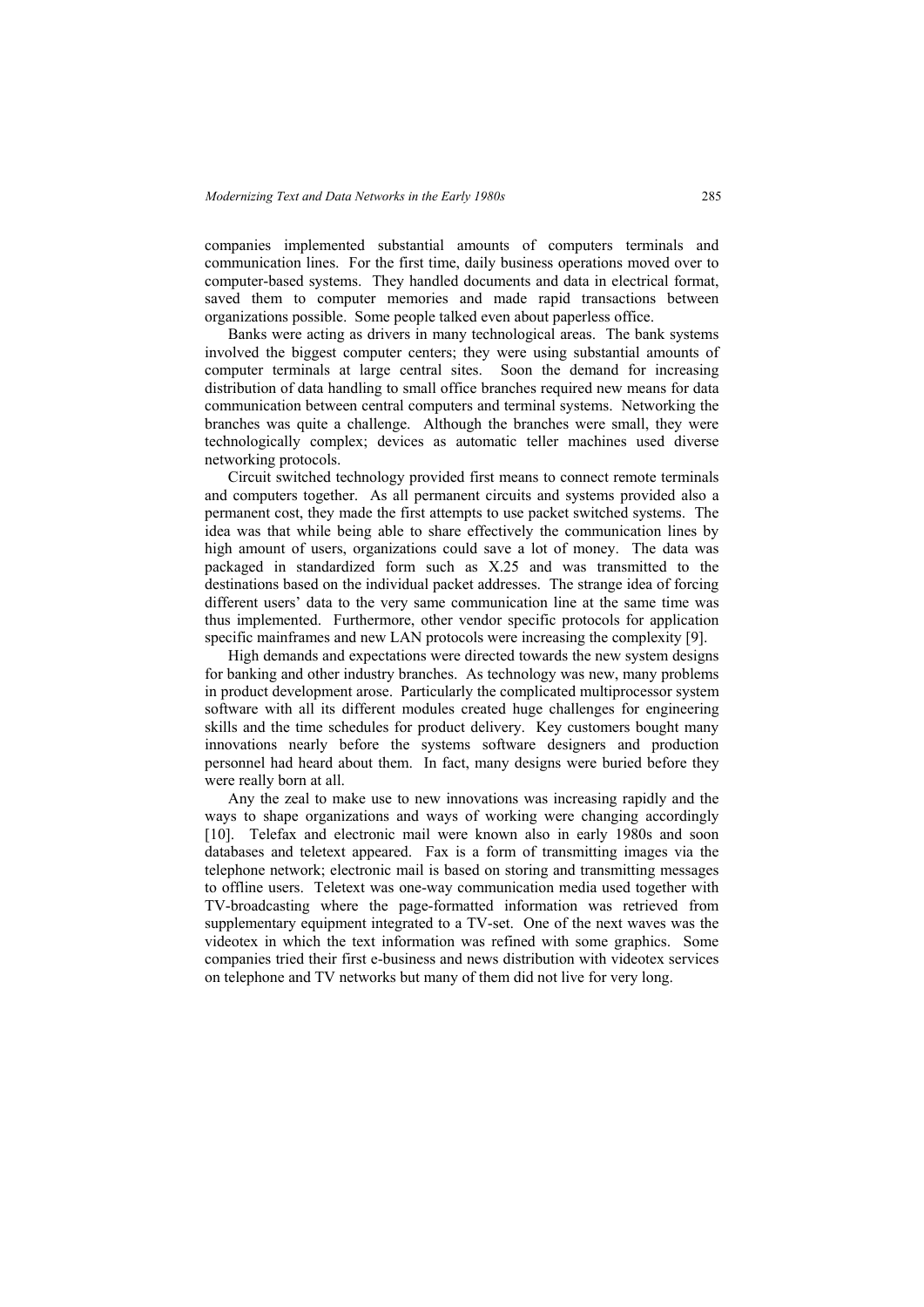## **6. Future Views during the 1980s**

In early 1980s, people started to realize for the first time that the society around them had changed due to the increasing amount of computers and communication facilities. This was changing the lifestyle and in homes, people had their first personal computers and microprocessor driven household machines. Advertisements were distributed to homes based on computerized database registers and visual world got first television and film animations. Banking and dealing with public authorities was more and more based on computer driven data handling, providing electronic accounting, data form editing, and bank transfer.

Future anticipations included views where everything was electronic and automated including money, post, newspapers, department stores, and offices. The worst fears were as bad as changing the work tasks totally and making them extremely difficult. The change would mean at least the necessity of learning constantly new things, having assignments with ultimate requirements of precision and the complex future work would provide less human contacts and lack any personality. Even wider views were presented e.g. by Daniel Bell in the 1970s, when he pointed out the critical change of society because of the changing role of information and knowledge, human roles and industrial production structures [2]. Many guesses turned out to be true but were also strongly exaggerated as we can see now [6].

New worries rose also for the first time as areas like data security and work ergonomics were lacking all basic knowledge at that time. Personal information including political, religion, conviction, health, creditability, criminal records, and punishments seemed to be compromised due to new ways of data handling [11]. People realized that the machines capable of storing substantial amounts of data would represent a major thread for their personal integrity. One could retrieve data in a non-visual form without physical access to the data storage; therefore, it was impossible to monitor what happened with traditional methods. In addition, there was some discussion of access rights to the intimate personal data of individuals. Nobody in fact understood that future internet would transmit simultaneously e.g. over 30 million people´s messages, not to talk about billions. And that even every child would have access to all kinds of data in the world [7]. In many countries, some form of legislation was set up quickly; but, for example, in Finland political contradictions prevented such legislation until the mid 1980s.

### **7. Conclusions**

The 1980s started in a world where telecommunication spread widely in western countries and other developed areas. They used PSTN and telex for basic communication needs and the first local and wide area data networks were in the making. Teleoperators were managing most of the wide area communication services offered by them.

In early 1980s, the communication environment started to change due to increased variety of solutions offered for local and wide area networking;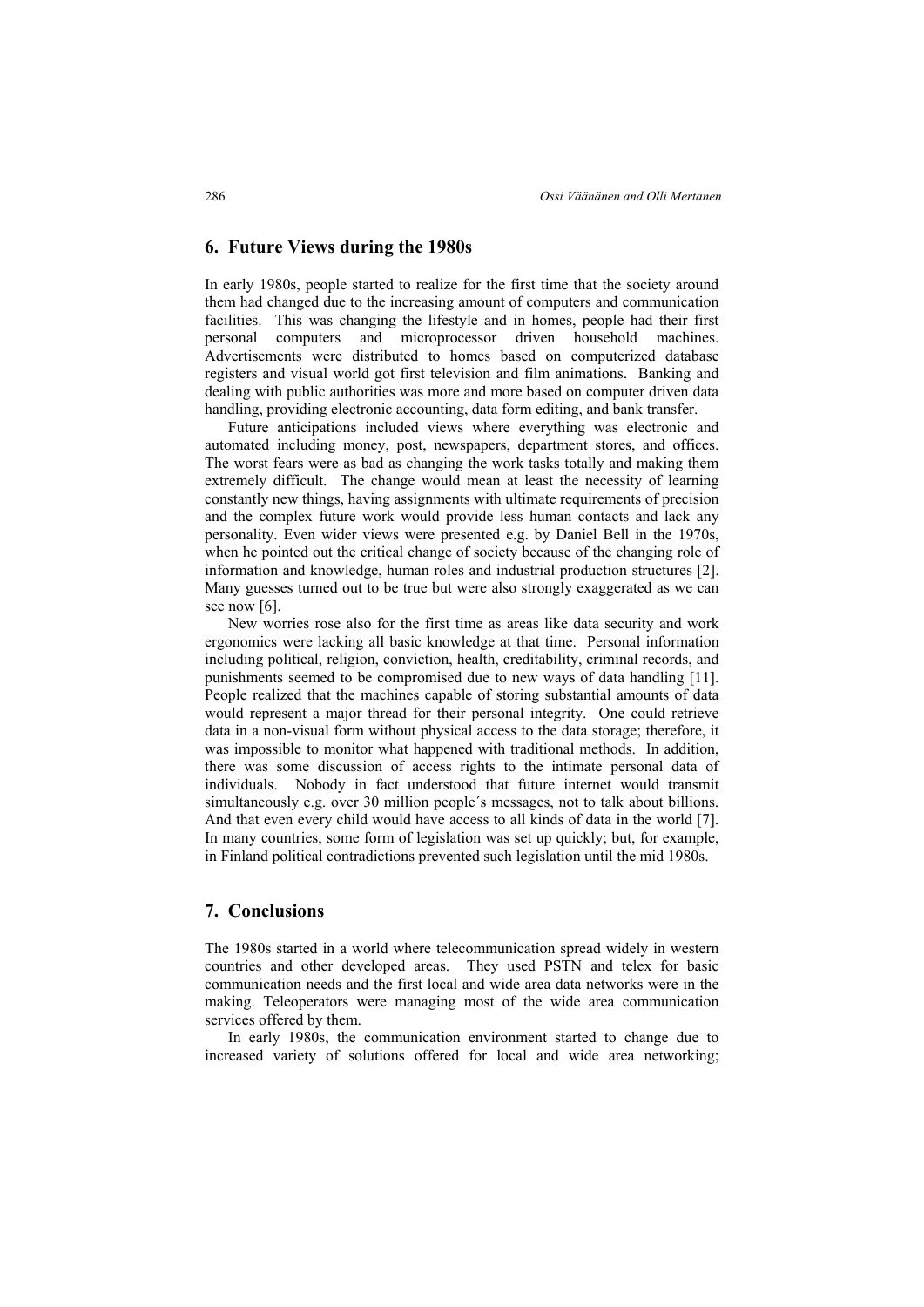privately owned solutions were soon available. Complex multiprocessor system designs were utilized for the first time and the engineering staff was having hard times in trying to get the real time processing to work properly. Old solutions became better by refining their feature sets and many new solution evolved and ambitious efforts were made to standardize future networking solution. People started to use personal computing, communication, and home electronics for the first time and they felt some hesitation towards the future effects of IT to their foreseeable future.

In this paper, we have presented some views from the perspective of young engineers concerning the fast change in text and data networking that took place in the 1980s. The value of the paper is mostly in writing down these views and memories with some literature references. By now, we know that the development during the past few decades was quite amazing and was not foreseeable at those days. Even the wildest ideas presented in science fiction during that time belong now to our every day life!

## **References**

- [1] Auvinen, S. toim.: EDI/OVT-ratkaisut liiketoiminnan menestystekijöinä, (EDI-solutions as success factors in business), Suomen kuljetustaloudellinen yhdistys RY, Loimaan kirjapaino, 1992, Helsinki.
- [2] Bell, Daniel, The Coming of Post-industrial Society: A Venture in Social Forecasting, New York, Basic books, 1973.
- [3] Berndt, W.: The significance of standardization in the field of telecommunications for innovation, competition and world trade, in 1986 Yearbook of the Deutsche Bundespost, preprint, Bad Windsheim.
- [4] Groebmair, K., Integrierte Kommunikation: ISDN-Systems furs Buro, (Integrated communication: ISDN-systems for the Office), Siemens Nathan International, 1985, Munchen.
- [5] Haglund, H., Kanervisto, J., Wirzenius, A.: ISDN näkökulmia (ISDN-views and scenarios), Tiedonsiirron yhteistyöelin: raportti 1/88, Kouvolan kirjapaino, 1988, Helsinki.
- [6] Henten, Anders & Thomas Myrup Kristensen, "Information society visions in the Nordic countries", in Telematics and Informatics 17 (2000).
- [7] IT-kommisionen (1994), Informationsteknologien, Vingar åt människans förmåga (Information technologies. Wings for human capabilities), SOU 1994.
- [8] Karlsson Magnus, Sturesson Lennart (Red.): Världens största maskin, Människan och det globala telekommunikations systemet, (The greatest machine in the world. People and the global telecommunication system), 1995, författarna och Carlsson Bokförlag, ISBN 91 7798 990 2.
- [9] Marttila, H., Lautanala, K.: Tiedonsiirtopalvelujen valintaopas, (The guide for telecommunication services selection), Tiedonsiirron yhteistyöelin, raportti 1/87, Painovalssi, 1987, Helsinki.
- [10] Mertanen, O.: Tietoverkkojen käyttömahdollisuudet keskisuurten ja suurten organisaatioiden dataliikenteen hoitamiseksi. (The telecommunication network utilization alternatives for middle sized and big organizations), Licentiate thesis, Tampere University of Technology, 1985, Tampere.
- [11] Naisbitt, John, Megatrends: Ten new directions transforming our lives, London, Futura, 1984.
- [12] Peltonen Seppo: Tietotekniikan artikkelisanakirja, (Information technology article glossary), Tietoportti Ky, 1985, ISBN 951-99683-5-0.